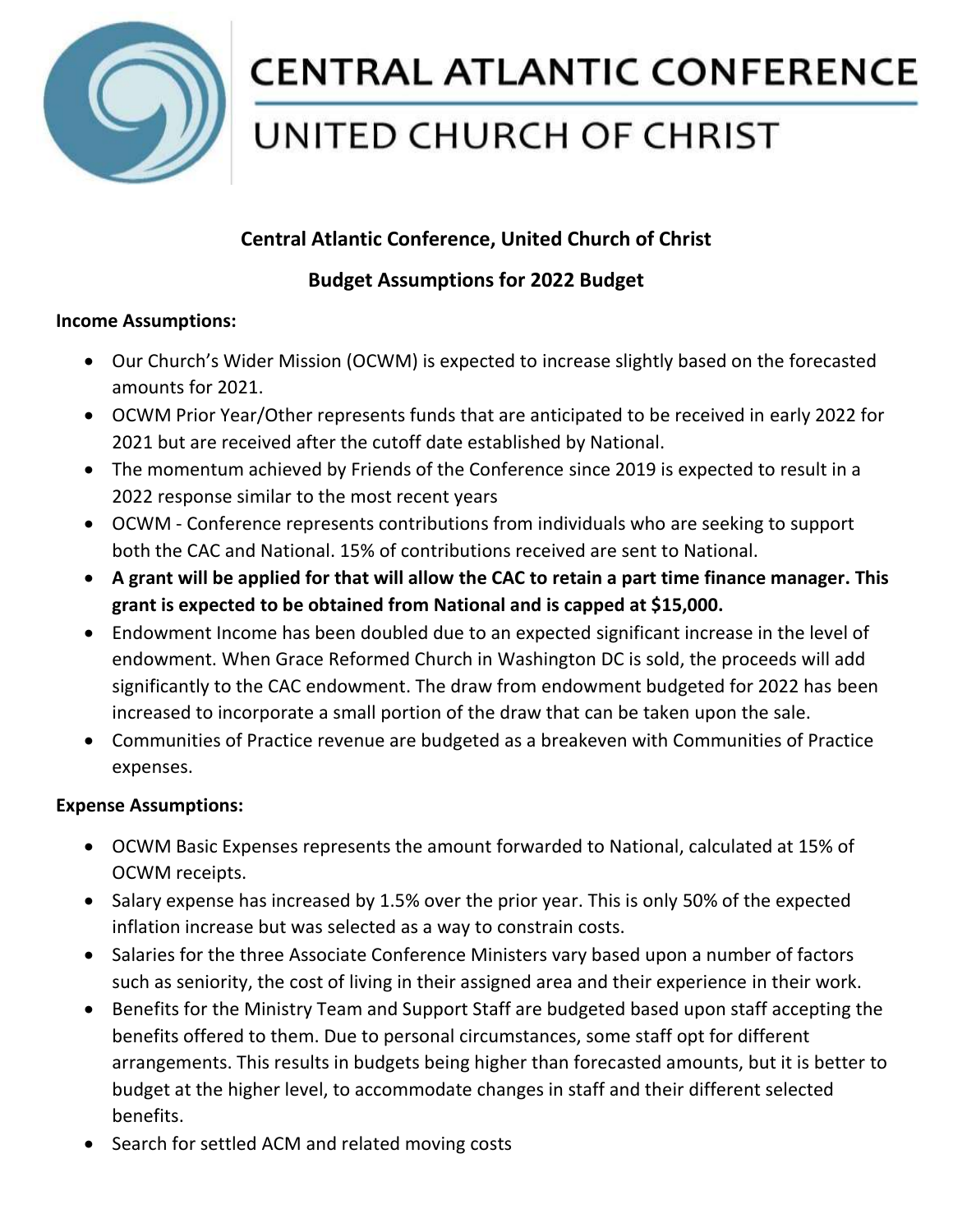- Return to pre-Covid 19 levels of travel for the ministry team
- **Increased funding for ministerial excellence initiatives**
- **Increased funding for Justice and Witness initiatives (which now incorporate anti-racism activities)**
- **Expenses for part time Finance Manager are included in the budget**
- Expenses for Accounting Consultant had been budgeted as one amount in the past. The 2022 budget splits them between the amount for outsourced accounting, the bookkeeper consultant and the Finance Manager consultant.
- **Expenses of the bookkeeping consultant have been decreased through increasing the efficiency in the bookkeeping activities**
- Salary contingency was eliminated due to completion of Marvin Silver's sabbatical
- Expenses for a technical consultant to assist smaller congregations to continue their outreach that was started when in person worship services were not possible. While it is expected that this will be largely completed in 2021, there may be some carry over costs to 2022.
- With regard to the Annual Meeting, we are budgeting a break even, assuming the Annual Meeting Registration Fees equal the Annual Meeting Expenses. While that is the goal, Covid 19 provides uncertainty as to the actual format of the meeting in 2022.
- Newly budgeted in 2022 is an expense for Rutgers Protestant Campus Ministry. This funding provides the Conference an opportunity to partner in the delivery of these services.

Note – Those in **bold** relate to the implementation of strategic objectives

NOT INCLUDED IN THE BUDGET DUE TO THE UNCERTAINTY OF TIMING AND AMOUNT:

 Forgiveness of the Payroll Protection Plan loan – there is an assumption that these funds, when available, will be used to fund strategic program additions. At the time the budget was created, the forgiveness of the loan had not yet been requested. So, both the timing of the expected forgiveness and the amount of the forgiveness were unknown at that time.

### **Central Atlantic Conference, United Church of Christ Proposed Budget - 2022**

|                               | 2021<br><b>Budget</b> | <b>Actual</b><br>to<br>6/30/21 | 2021<br><b>Forecast</b>               | 2022<br><b>Budget</b> |
|-------------------------------|-----------------------|--------------------------------|---------------------------------------|-----------------------|
| <b>GROSS REVENUE</b>          |                       |                                | 1,080,273 411,753 1,024,948 1,063,475 |                       |
| LESS, AMOUNT SENT TO NATIONAL | 114,600               | 45,435                         | 115,743                               | 115,500               |
| <b>NET REVENUE</b>            | 965,673               | 366,318                        | 909,204                               | 947,975               |